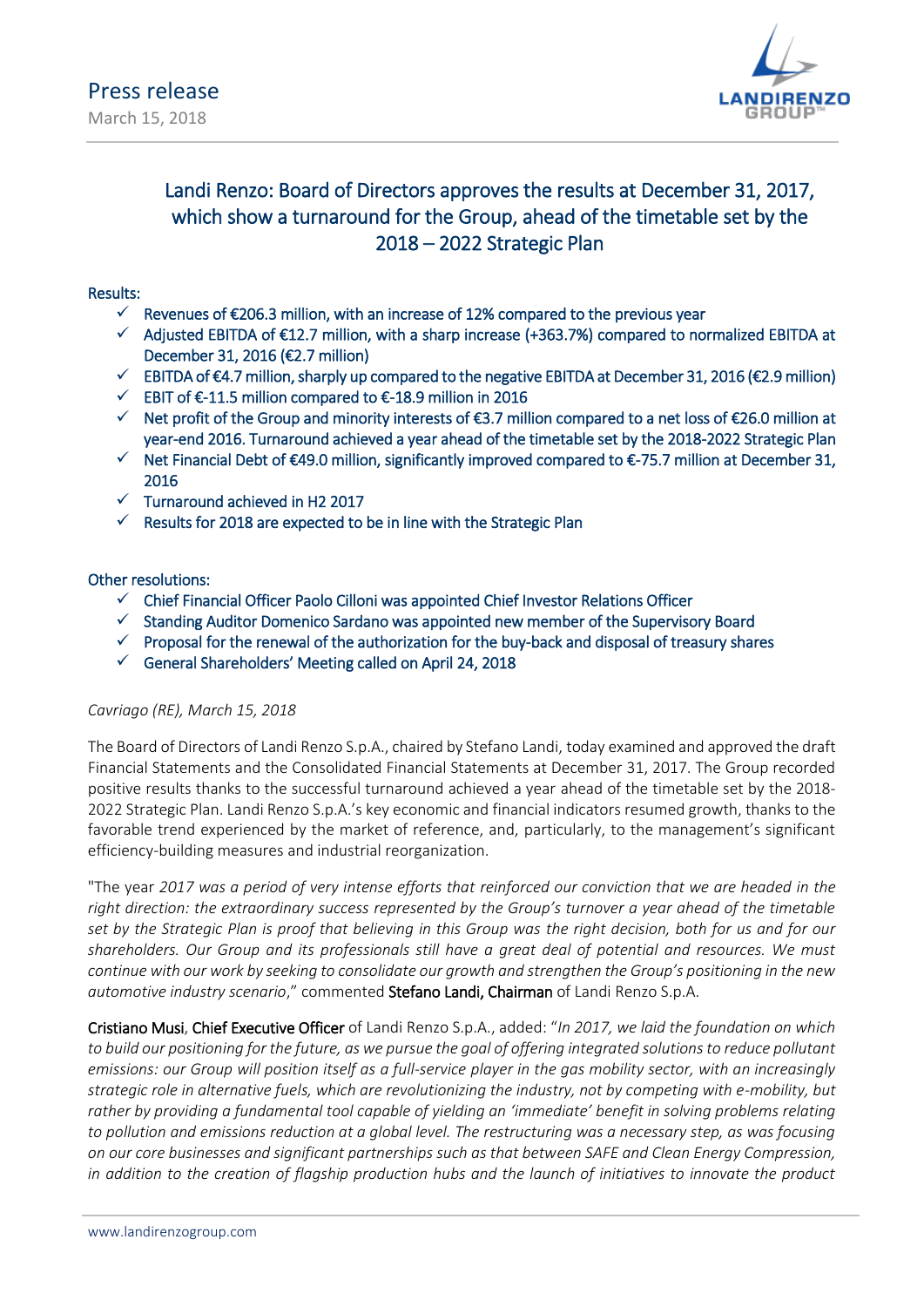March 15, 2018



range. The results we have achieved stem from an intense teamwork, in which a team of colleagues with strong *professional and interpersonal skills work side-by-side highly experienced and capable managers such as Paolo Cilloni, Paolo Ferrero and Gianni Monteforte, who are working with us on the ongoing improvement process. Above all, I would like to thank the Chairman for the confidence and support he has given us during a period crucial to the Group's future.* 

*We are pleased to have completed the reorganization ahead of schedule. Landi Renzo can now concentrate on*  innovating its products in both the automotive and mid and heavy duty segments, with a focus on all forms of *natural gas-based transport, from CNG to biomethane and LNG, and a strong emphasis on hydrogen, redoubling our efforts to achieve global growth, while also focusing on improving margins. We are proud of what we have achieved in 2017: it encourages us to continue with our ambitious Strategic Plan for the next five years and is already yielding tangible results, giving rise to an increasingly sound Group, also from a financial standpoint."*

#### Group's Consolidated Financial Highlights at December 31, 2017

Consolidated revenues for 2017 amounted to  $\epsilon$ 206,294 thousand, up by  $\epsilon$ 22,052 thousand (+12.0%), compared to the same period of the previous year. The rise in revenues was driven both by the good sales performance in the Automotive business (+15%), and the revenue increase recorded in the Gas Distribution and Compressed Natural Gas business, which improved by 7.1% compared to 2016.

Sales of products and services in the Automotive business went from €145,325 thousand in 2016 to €167,144 thousand in 2017, with a 15% increase (€21,819 thousand). The uptrend in the Automotive business was attributable to the increase in revenues from the OEM channel (+34.1%), and, albeit to a lesser extent, from the After Market (5.8%). Revenues in the Gas Distribution and Compressed Natural Gas business totaled €28,137 thousand, up by €1,868 thousand compared to 2016 (+7.1%). The order backlog increase after the end of Q3 2017 was confirmed in Q4, guaranteeing revenue growth and the achievement of the Group's objectives. In the Sound sector — in which the Group no longer operates, as it sold Eighteen Sound S.r.l. in December 2017 —- revenues, went from €12,648 for 2016 to €11,013 thousand at the end of November 2017.

In 2017, 80.4% of Landi Renzo Group's revenues were generated abroad (47% in Europe and 33.4% outside Europe), with an increase compared to 79.1% for the same period of the previous year. The Group thus continued to improve its competitive position on international markets, where it targets markets with a higher growth potential, especially in the automotive sector.

The breakdown of revenues by geographical area is as follows:

- **Italy** accounted for 19.6% of total sales (20.9% in 2016), up in absolute terms (€40,441 thousand) compared to December 31, 2016 (€38,467 thousand), thanks to the positive trend in domestic market demand. However, a different performance was shown by the OEM segment (which rose, recording an 8% share of total registered vehicles) and the After Market segment (in which, despite the downtrend, the Group's market share remained virtually flat at about 32%). Domestic market performance was also driven by the robust performance of demand in the Gas Distribution and Compressed Natural Gas sector.
- The rest of Europe posted revenues of €96,875 thousand, accounting for 47% of total sales (45.3% in 2016), up by 16% compared to the same period of the previous year ( $\epsilon$ 83,508 thousand), mainly driven by the above-mentioned sales uptrend in the OEM channel following the completion of the transition to the new Euro 6 LPG engines.
- America accounted for 15.4% of total sales (16.7% in 2016), reporting €31,847 thousand. This market area grew slightly by 3.3%, virtually unchanged due to the uneven performance showed among its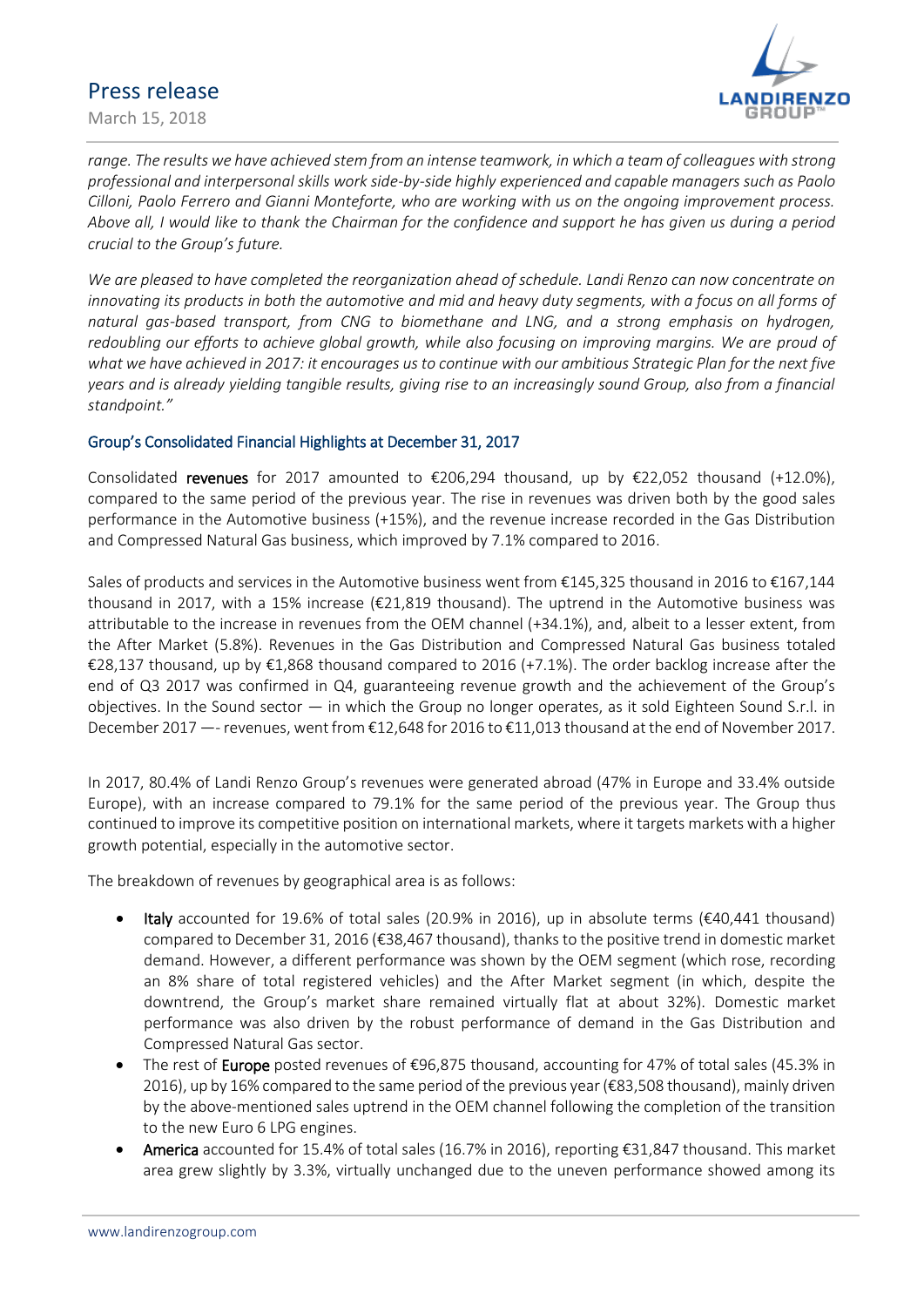March 15, 2018



countries: the good performance in Mexico and Bolivia offset the slowdown recorded in Canada, Argentina and Brazil.

• Asia and the Rest of the World grew sharply  $(+18.1\%$  compared to 2016, €5,698 thousand), reaching revenues of €37,131 thousand, mostly attributable to the favorable market trend in Algeria, Uzbekistan and Iran.

**EBITDA** at December 31, 2017 amounted to  $\epsilon$ 12,723 thousand (6.2% of revenues), sharply growing compared to the previous year (€2,744 thousand), thanks to the increase in sales volumes in the Automotive sector, as well as the first benefits obtained through the performance improvement actions focused on bringing the efficiency of the Automotive sector more in line with the market best practices, through several measures aimed at cutting both fixed and variable costs.

In detail, the Landi Renzo Group's adjusted EBITDA in the Automotive sector was €10,745 thousand (6.4% of revenues), compared to €3,773 thousand at December 31, 2016 (2.6% of revenues), whereas adjusted EBITDA in the Gas Distribution and Compressed Natural Gas sector was €936 thousand, up by €2,861 thousand compared to December 31, 2016 (+149%). EBITDA in the Sound sector was  $\epsilon$ 1,042 thousand, up by  $\epsilon$ 16.3% (€146 thousand) until the disposal of Eighteen Sound S.r.l.. EBITDA was €4,699 thousand, including €10,977 thousand extraordinary costs for strategic advisory fees and termination incentives agreed upon with personnel, as well as €2,953 thousand extraordinary gains on the disposal of the Group's building in China.

Net Operating Profit (EBIT) for the year was negative for €11,490 thousand (negative for €18,920 thousand at December 31, 2016), net of amortization, depreciation and impairment losses amounting to €16,189 thousand (€16,018 thousand at December 31, 2016), of which €1,984 thousand referring to the net loss on the disposal of equipment of the Technical Center. It bears noting that the Automotive sector's EBIT, net of impacts generated by the Technical Center business unit, was positive for €0.1 million.

Pre-tax profit at December 31, 2017 totaled €3,474 thousand (pre-tax loss of €23,126 thousand at December 31, 2016), after accounting for net finance costs of €-6,178 thousand and gains on equity investments of €21,142 thousand.

Net profit of the Group and minority interests at December 31, 2017 was €3,702 thousand, compared to a net loss of the Group and minority interests of €26,004 thousand at year-end 2016.

Net Financial Debt was €48,968 thousand, significantly improving compared to a debt of €75,716 thousand as of December 31, 2016, due also to an active approach to asset management, including the deconsolidation of SAFE S.p.A. following its merger into Clean Energy Compression, the disposal of Eighteen Sound S.r.l. and the property in China.

Further details on the Group's consolidated results at December 31, 2017 are given be viewed in the presentation "2017 Financial Results", which will be made available from the website www.landirenzogroup.com, Investor Relations section.

### Financial Highlights of Landi Renzo S.p.A.' results at December 31, 2017

Revenues of Landi Renzo S.p.A., also following the merger of A.E.B. S.p.A., a company fully held by Landi Renzo S.p.A., effective January 1, 2017, amounted to €111.1 million, up 52.5% compared to the previous year. EBITDA was negative at €4.7 million (negative EBITDA of €9.1 million in 2016). EBIT was negative at €16.0 million (negative EBIT of €17.8 million in 2016). Net profit amounted to €1.9 million (net loss of €29.0 million in 2016), after accounting for gains from equity investments totaling €21.2 million.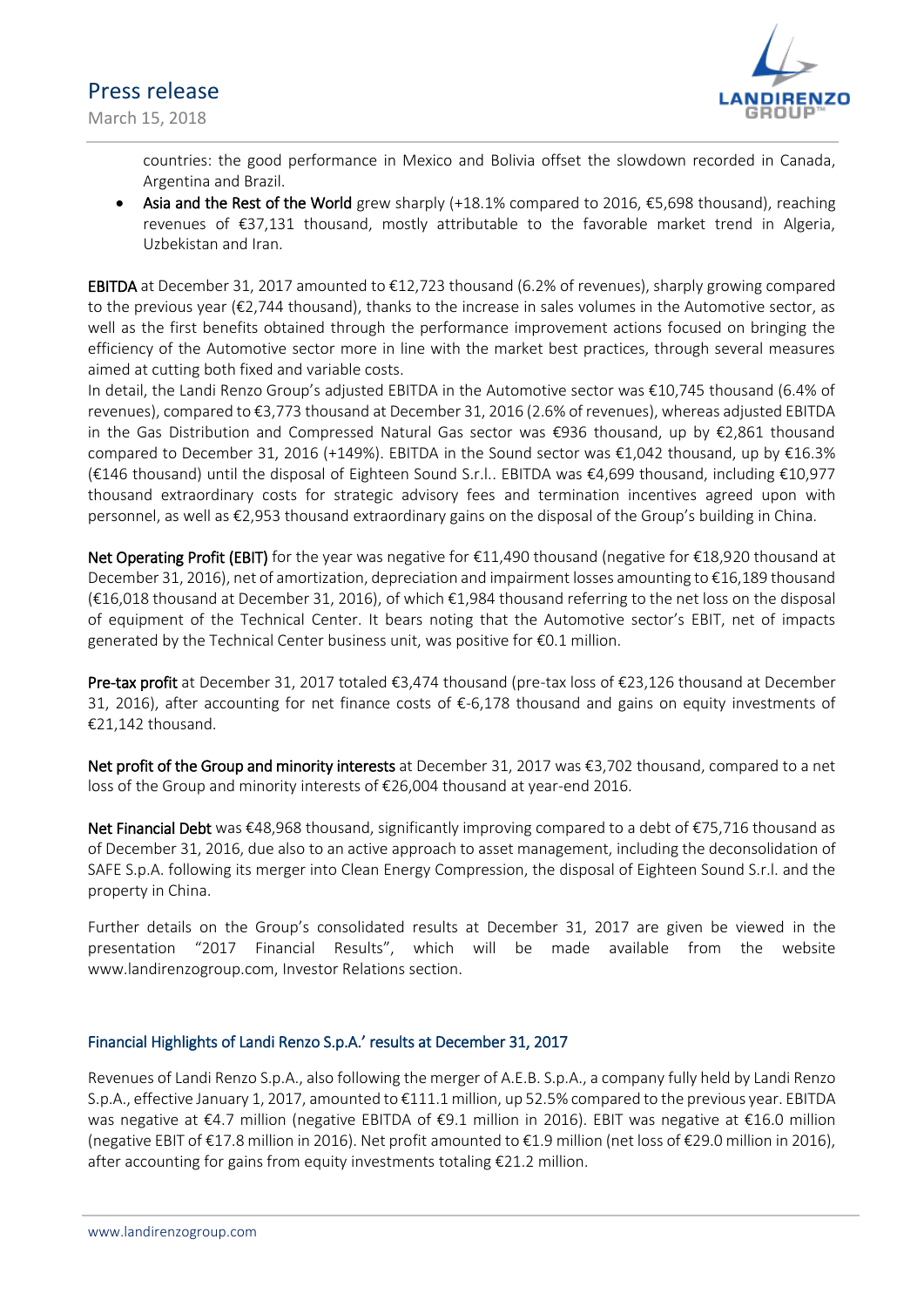March 15, 2018



Net Financial Debt was €56.9 million: negative at €71.6 million at year-end 2016.

#### Implementation of the 2018-2022 Strategic Plan

In 2017, the new management drafted and began to implement a five-year Strategic Plan (2018-2022). In short, in addition to the disposal of the non-core businesses, the Plan calls for the following:

- revitalization of the automotive business, involving consolidation of its leading position in both the OEM and AM passenger car segments;
- entry into the CNG and LNG mid and heavy duty (M&HD) segment, which is expected to enjoy rapid worldwide growth;
- expedited development of SAFE S.p.A., through the planned investments in CNG infrastructure and the biomethane sector;
- a focus on product innovation, starting with development and reinforcement of the existing range in the CNG passenger car segment, with an emphasis on the development of components and systems for the CNG and RNG M&HD and off-road segment. The Group has also begun to study hydrogenbased solutions and systems.

The foundations for a recovery of the Group's business were laid in 2017. This was followed by the launch of the process of focusing more closely on the core businesses of Landi Renzo S.p.A. Ongoing efforts were also begun to implement the guidelines of the 2018-2022 Strategic Plan, which is supported by the pillars mentioned above.

The year's achievements are a testament to the validity of past initiatives focusing on the core business, accompanied by disposal of non-core assets such as the Sound business.

In order to expedite the process of strengthening leadership of one of the strategic segments identified in the Plan, the fully-owned subsidiary SAFE S.p.A., which manufactures and installs compressors used to process natural gas for a variety of applications, was merged into a newco (SAFE&CEC S.r.l.) together with Clean Energy Compression (CEC), a subsidiary of the U.S.-based Clean Energy Fuels Corp. that specializes in compressed natural gas (CNG) supply systems, including compressors, distributors and gas control and storage systems for various kinds of vehicles.

Combined, these two companies form the number-one player in the sector worldwide, with a focus on compressors for methane-powered fueling stations (CNG) and renewable natural gas (RNG), with over 15% market share in Europe and the United States. This entity combines the businesses of SAFE S.p.A. and Clean Energy Compression (CEC), which are complementary in terms of geographical presence, competencies and products. Consolidation of the businesses and integration of the company functions will yield increased production efficiency and an optimized cost structure, resulting in improved margins.

As majority shareholder and the world's foremost player in this business, Landi Renzo S.p.A. stands to benefit from swifter value creation. The deal gives Landi Renzo S.p.A. a 51% interest in the newco (SAFE&CEC S.r.l.), with the rest (49%) held by Clean Energy Fuels Corp.

#### Significant Events after December 31, 2017

The following events of note occurred from December 31, 2017 to today's date:

 an agreement governing the reorganization of Lovato Gas S.p.A., as envisaged in the 2018-2022 Strategic Plan, was signed at the offices of the Labor Directorate of the Region of Veneto on January 15, 2018. The agreement confirms the intention of Landi Renzo S.p.A. to preserve and protect leading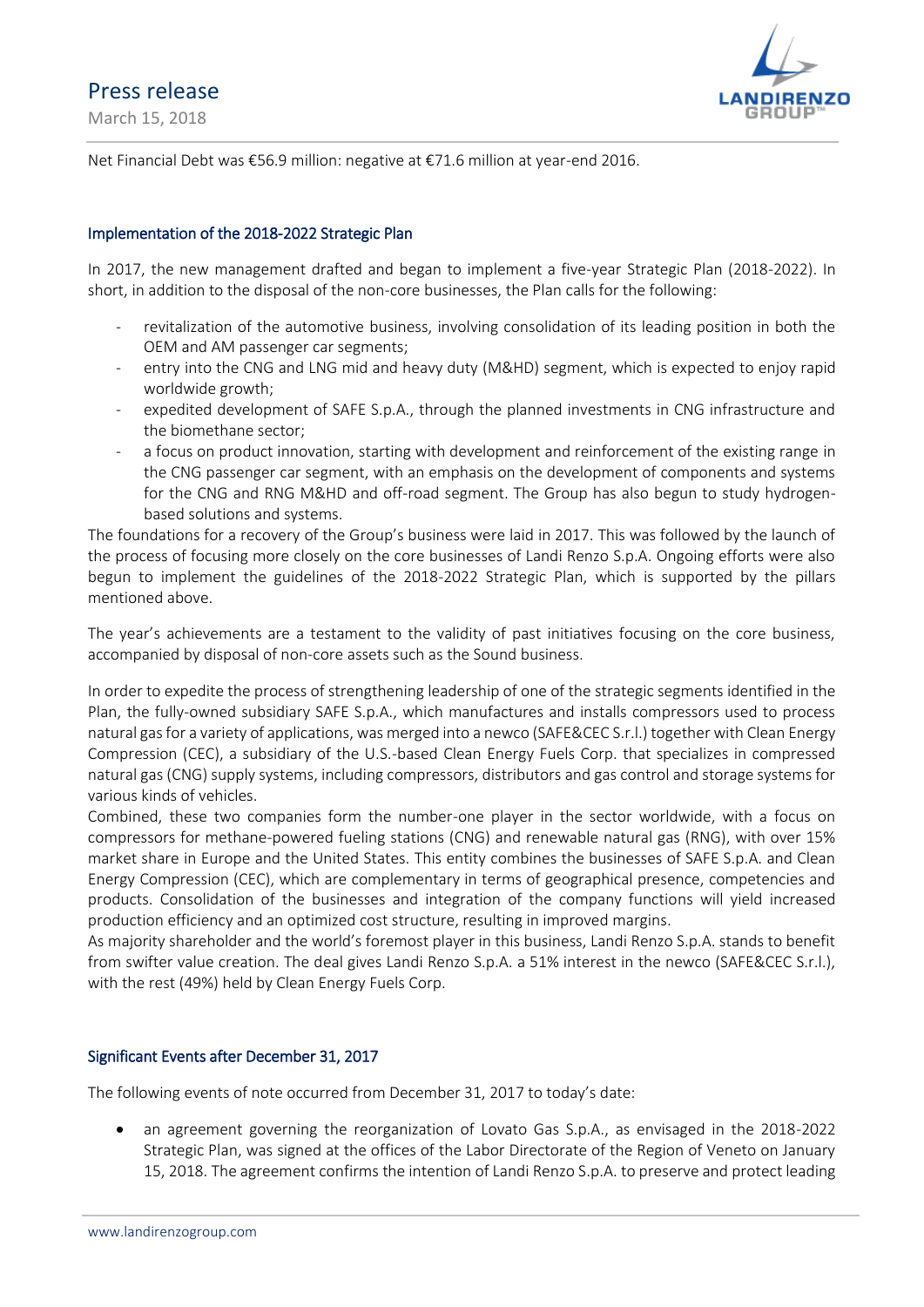March 15, 2018



local businesses such as Lovato Gas S.p.A., which will become a marketing hub and research and development center. With regard to production, a line that produces LPG pressure regulators — the company's flagship product — will continue to operate, enabling an effective response to an LPG market with attractive, stable prospects in Europe and Italy. Once the reorganization is complete, Lovato Gas S.p.A. will have a total headcount of 23 employees, compared to the former staff of 90, in keeping with its business moving forward. The agreement also allows an important objective of the 2018-2022 Strategic Plan to be achieved with regard to the restructuring of the Group within the framework of the Excellence project, by streamlining the cost structure and redesigning the production footprint at the global level, well in advance of the established timetable;

 in February, the Group began to market its new pressure regulator for M&HD to an important OEM client.

### Business outlook

In light of market performance and the order backlog, as well as of the measures taken following the approval of the 2018-2022 Strategic Plan, for 2018 the Group expects an increase in revenues in the automotive segment to between €165 million and €170 million and an adjusted EBITDA margin of approximately €25 million, or 15% of revenues.

The Joint Venture revenues of the Gas Distribution and Compressed Natural Gas segment (consolidated as of 2018, using the equity method), are expected to amount to between €57 million and €60 million, with adjusted EBITDA totaling €5 million, equal to 8% of revenues.

#### New appointments: Investor Relator and new member of the Supervisory Body

During its session today, the Board of Directors, acknowledging the reorganization of the Landi Group and internal functions within Landi Renzo S.p.A., by proposal of Chief Executive Officer Cristiano Musi, deemed it better suited to the needs of the Company and the market to appoint Chief Financial Officer Paolo Cilloni the new Chief Investor Relations Officer, with the aim of ensuring close correlation between these two functions. Pierpaolo Marziali will remain within the Group with the role of Head of Treasury and Corporate Finance.

The Board of Directors also appointed Standing Auditor Domenico Sardano a new member of the Supervisory Board, replacing Enrico Gardani, who tendered his resignation from this office and his positions within the Group to pursue new professional opportunities.

#### **Proposal for the renewal of the authorization for the buy-back and disposal of treasury shares**

The Board of Directors decided to submit to the Shareholders' Meeting the proposal to renew the plan for the buy-back and/or disposal of treasury shares, after prior revocation of the resolution passed by the General Shareholders' Meeting on April 28, 2017, in order to:

(a) have treasury shares which may be used: (i) for stock option plans for executive directors, employees, including managers and staff of the Company and its subsidiaries; (ii) for the issue of bonds convertible into company shares; and (iii) for effective use of company liquidity;

(b) stabilize share trends in relation to contingent market situations, in compliance with Regulation (EU) No. 596/2014, in accordance with applicable Italian and European legislation.

The main characteristics of the proposed plan are: 18-month duration, starting from the date on which the Shareholders' Meeting passes the relevant resolution; a maximum number of ordinary shares, including shares held by the Company and its subsidiaries, with an overall nominal value not in excess of one-fifth of total capital, to be purchased at a price which is no more than 20% above or below the reference price of the shares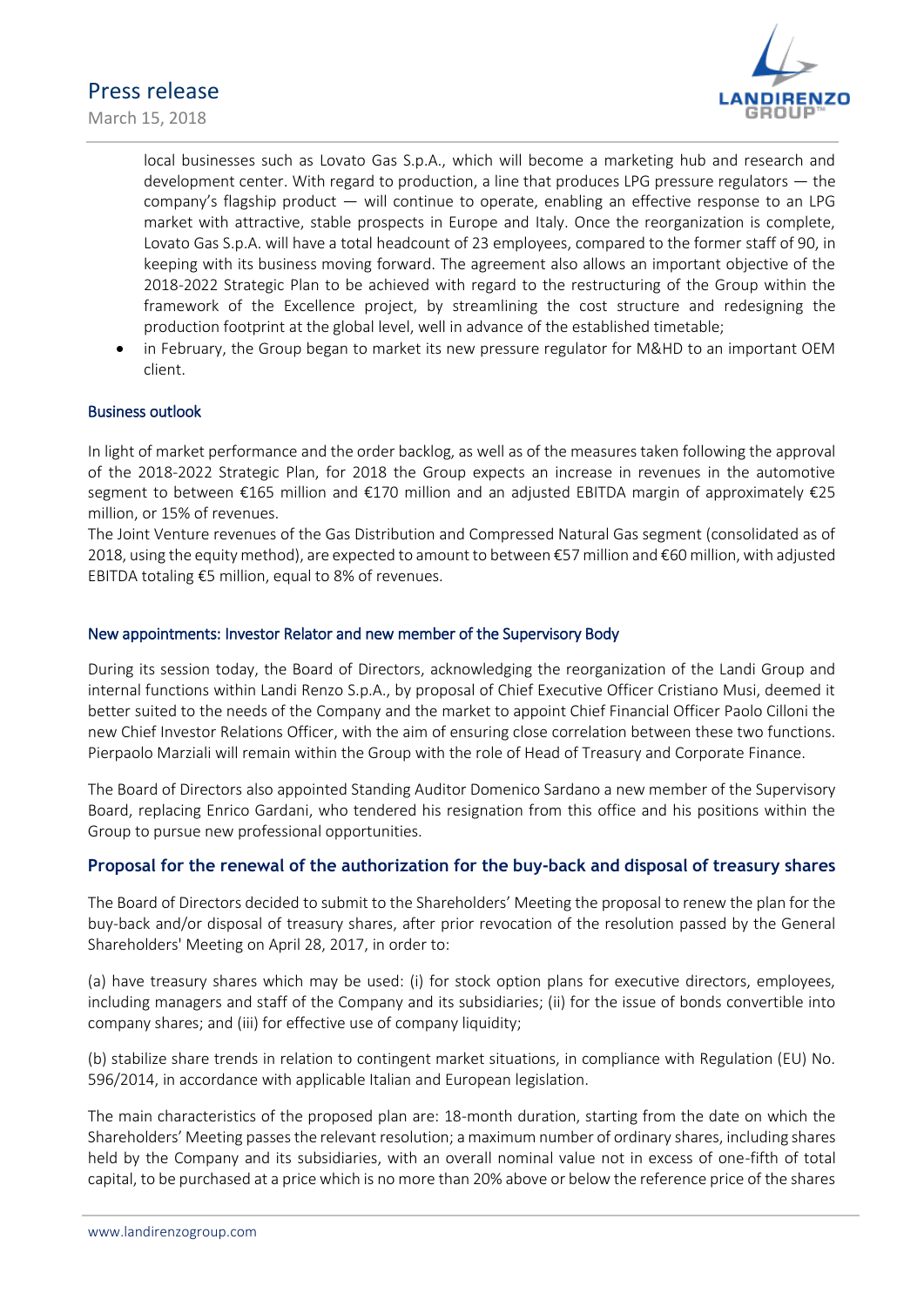March 15, 2018



recorded on the trading day prior to each single purchase and that also does not exceed the higher of the price of the most recent independent transaction and the highest current bid price in the trading facility in which the purchase is undertaken, even if the shares are traded in multiple facilities. Treasury shares shall be purchased in compliance with Italian and European laws and regulations, according to various methods: (i) public purchase or exchange offer; (ii) on regulated markets or multilateral trading facilities; (iii) purchase or sale of derivatives on regulated markets or multilateral trading facilities that involve the physical delivery of underlying shares; (iv) award of put options to shareholders; (v) as part of systematic internalization services, on a non-discriminatory basis, involving the automatic, non-discretionary execution of trades according to predetermined parameters; (vi) by methods established by market practice admitted by Consob pursuant to Regulation (EU) No. 596/2014; or (vii) under the conditions laid down in Article 5 of Regulation (EU) No. 596/2014. Each sale shall be for a price that is no more than 20% above or below the reference price recorded during the session prior to the sale.

The Parent Company did not trade treasury shares or shares of parent companies in 2017 and at present it does not hold any treasury shares or shares of parent companies. The subsidiaries do not hold any shares of the Parent Company.

**\*\*\*\***

### **General Shareholders' Meeting called on April 24, 2018**

The Board of Directors also approved the 2017 Report on Corporate Governance and Ownership Structure and the 2018 Remuneration Report.

The Board of Directors decided to convene the Ordinary Shareholders' meeting on April 24, 2018 (single call), at 9:00 a.m. CET, at the company headquarters in Cavriago (Reggio Emilia), Località Corte Tegge, Via Nobel 2/4, to debate and resolve on the following Agenda:

- 1. 1.1. Financial Statements at December 31, 2017, Directors' Report on Operations, Statutory Auditors' Report and Independent Auditors' Report; relevant and ensuing resolutions. 1.2. Resolution on the result for the year; relevant and ensuing resolutions.
- 2. Resolution on Section 1 of the Remuneration Report, pursuant to Article 123-*ter*, paragraph 6 of Legislative Decree No. 58 of February 24, 1998, as subsequently amended and extended; relevant and ensuing resolutions.
- 3. Authorization for the buy-back and disposal of own shares, after prior revocation of the resolution passed by the General Shareholders' Meeting on April 28, 2017, to the extent not executed; relevant and ensuing resolutions.

The Notice of calling will be published in compliance with the methods established by applicable laws, including regulations.

### **Conference call with the financial community – March 16, 2018**

The results at December 31, 2017 will be presented by the top managers of the Group to the financial community during a conference call to be held on Friday, March 16, 2018, at 9:00 a.m. CET. Detailed instructions about how to connect to the call will be made available in the Investor Relations section of the Company's website, [www.landirenzogroup.com,](http://www.landirenzogroup.com/) by 8:00 a.m. CET on the day of the call.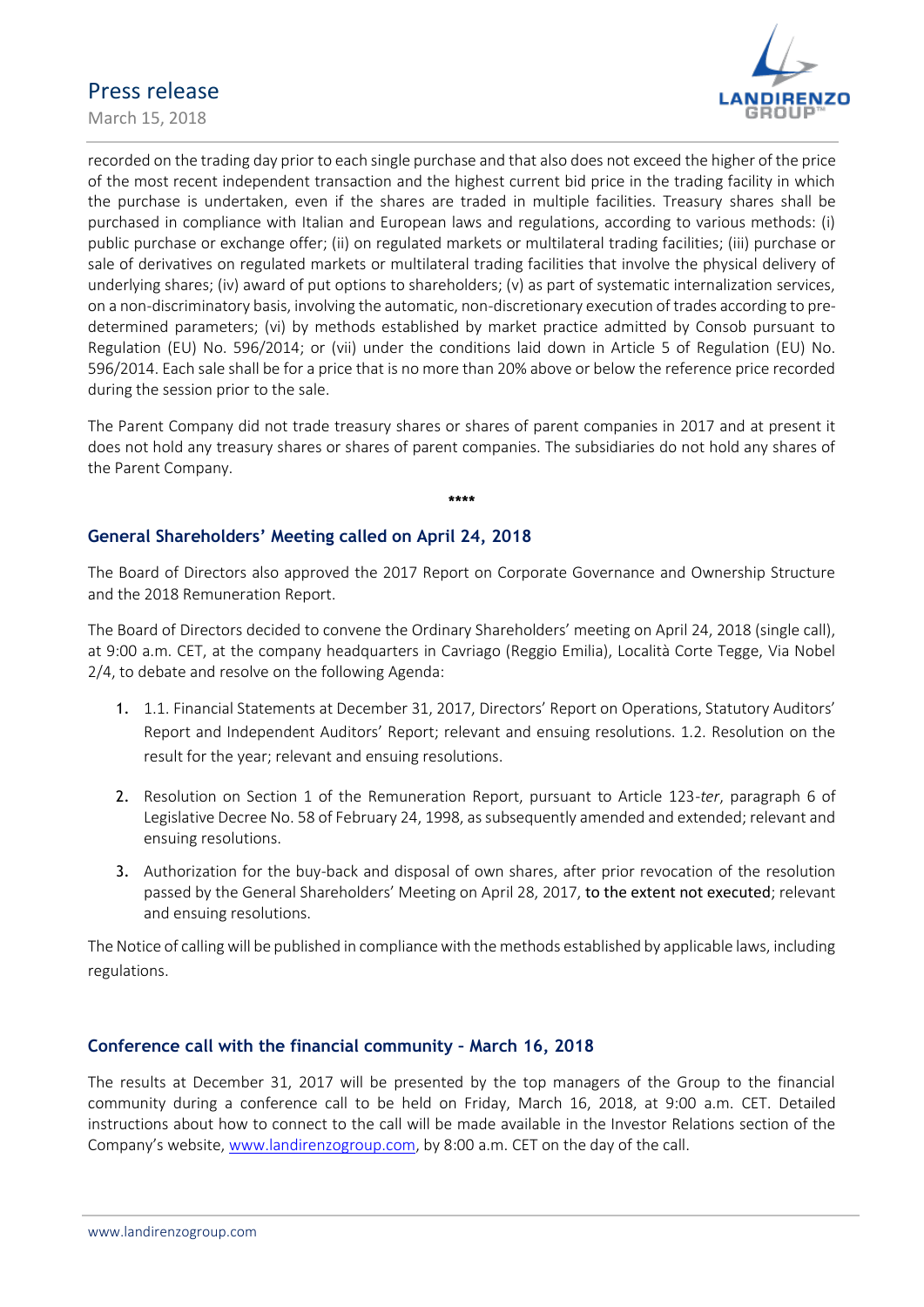March 15, 2018



*Pursuant to Article 154-bis, paragraph 2, of Italian Legislative Decree No. 58 of February 24, 1998, the Officer in charge of preparing the Company's financial statements, Paolo Cilloni, declares that the accounting information contained in this press release corresponds to the documented results, books and accounting records.*

*The Financial Statement at December 31, 2017, and the related Independent Auditors' Report will be made available to the public within the terms and in the manner set forth by applicable laws. Financial reports will also be available on the website www.landirenzogroup.com.*

#### *This press release is a translation. The Italian version prevails*

Landi Renzo S.p.A. is the global leader in the LPG and Methane gas components and systems for motor vehicles sector. The Company is based in Cavriago (Reggio Emilia) and has over 60 years' experience in the sector, and is renowned for the extent of its international activities in over 50 countries, with export sales of about 80%. Landi Renzo S.p.A. has been listed on the STAR segment of the MTA of Borsa Italiana since June 2007.

#### For further information:

#### LANDI RENZO S.p.A.

Paolo Cilloni CFO and Investor Relator e-mai[l ir@landi.it](mailto:ir@landi.it)

#### Image Building

Cristina Fossati, Angela Fumis, Anna Pirtali Tel. 02 89011300 e-mail landirenzo@imagebuilding.it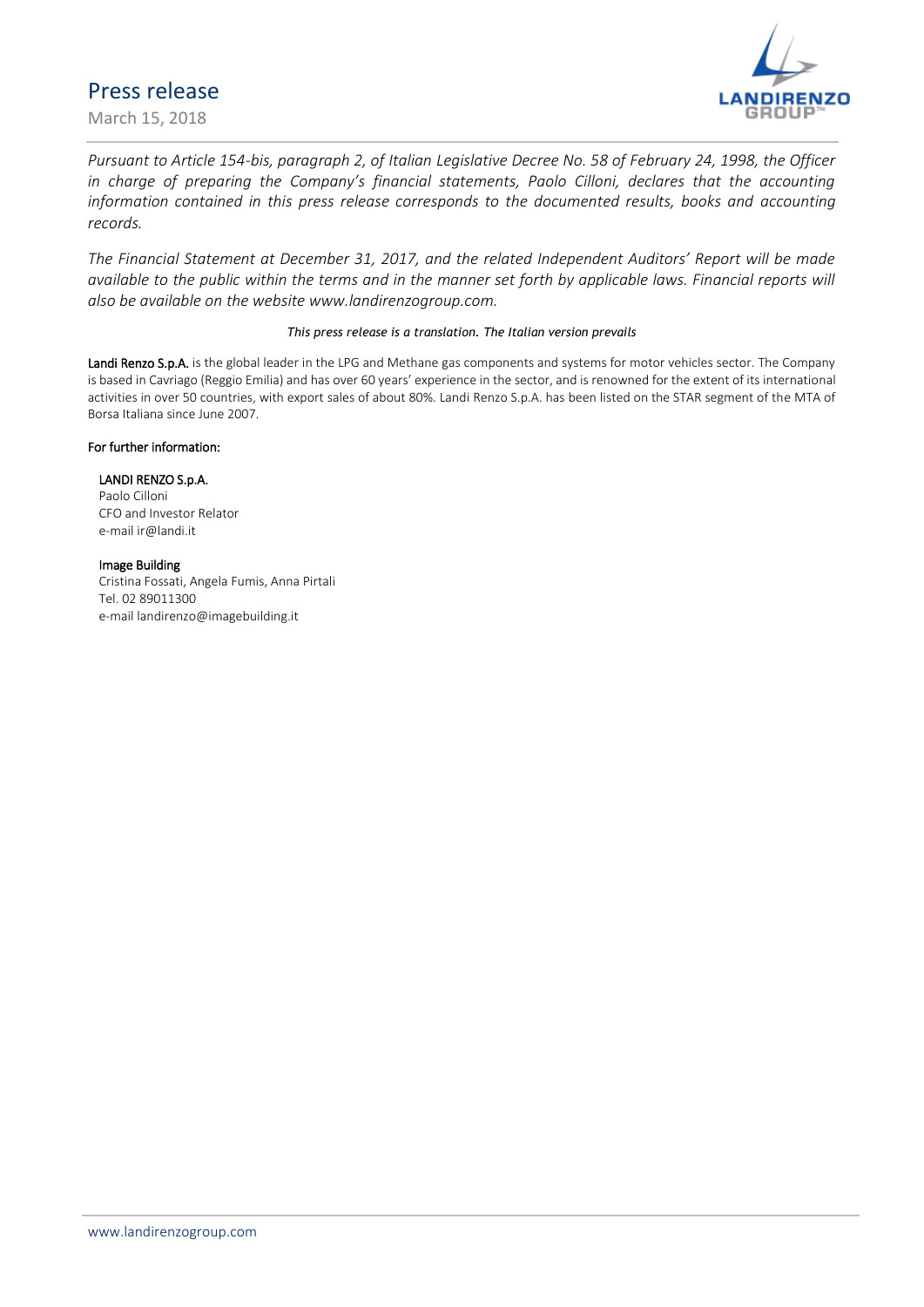March 15, 2018



### **Consolidate Financial Statements**

| (thousands of Euro)                                                         |            |            |
|-----------------------------------------------------------------------------|------------|------------|
| <b>INCOME STATEMENT</b>                                                     | 31/12/2017 | 31/12/2016 |
| Revenues (goods and services)                                               | 206,294    | 184,242    |
| Other revenue and income                                                    | 4,222      | 1,217      |
| Cost of raw materials, consumables and goods and change in inventories      | $-100,527$ | $-94,236$  |
| Costs for services and use of third party assets                            | $-57,307$  | $-51,601$  |
| Personnel expenses                                                          | $-43,181$  | $-36,364$  |
| Accruals, impairment losses and other operating expenses                    | $-4,802$   | $-6,160$   |
| <b>Gross Operating Profit</b>                                               | 4,699      | $-2,902$   |
| Amortization, depreciation and impairment losses                            | $-16,189$  | $-16,018$  |
| <b>Net Operating Profit</b>                                                 | $-11,490$  | $-18,920$  |
| Financial income                                                            | 91         | 117        |
| Financial expenses                                                          | $-4,396$   | $-5,161$   |
| Gains (losses) on exchange rate                                             | $-1,873$   | 904        |
| Gains (losses) on equity investments                                        | 21,142     | $-66$      |
| Profit (Loss) before tax                                                    | 3,474      | $-23,126$  |
| Current and deferred taxes                                                  | 228        | $-2,878$   |
| Profit (loss) of the period for the Group and minority interests, including | 3,702      | $-26,004$  |
| Minority interests                                                          | $-437$     | $-759$     |
| Profit (Loss) of the period for the Group                                   | 4,139      | $-25,245$  |
| Basic earnings (loss) per share (calculated on 112,500,000 shares)          | 0.0368     | $-0.2244$  |
| Diluted earnings (loss) per share                                           | 0.0368     | $-0.2244$  |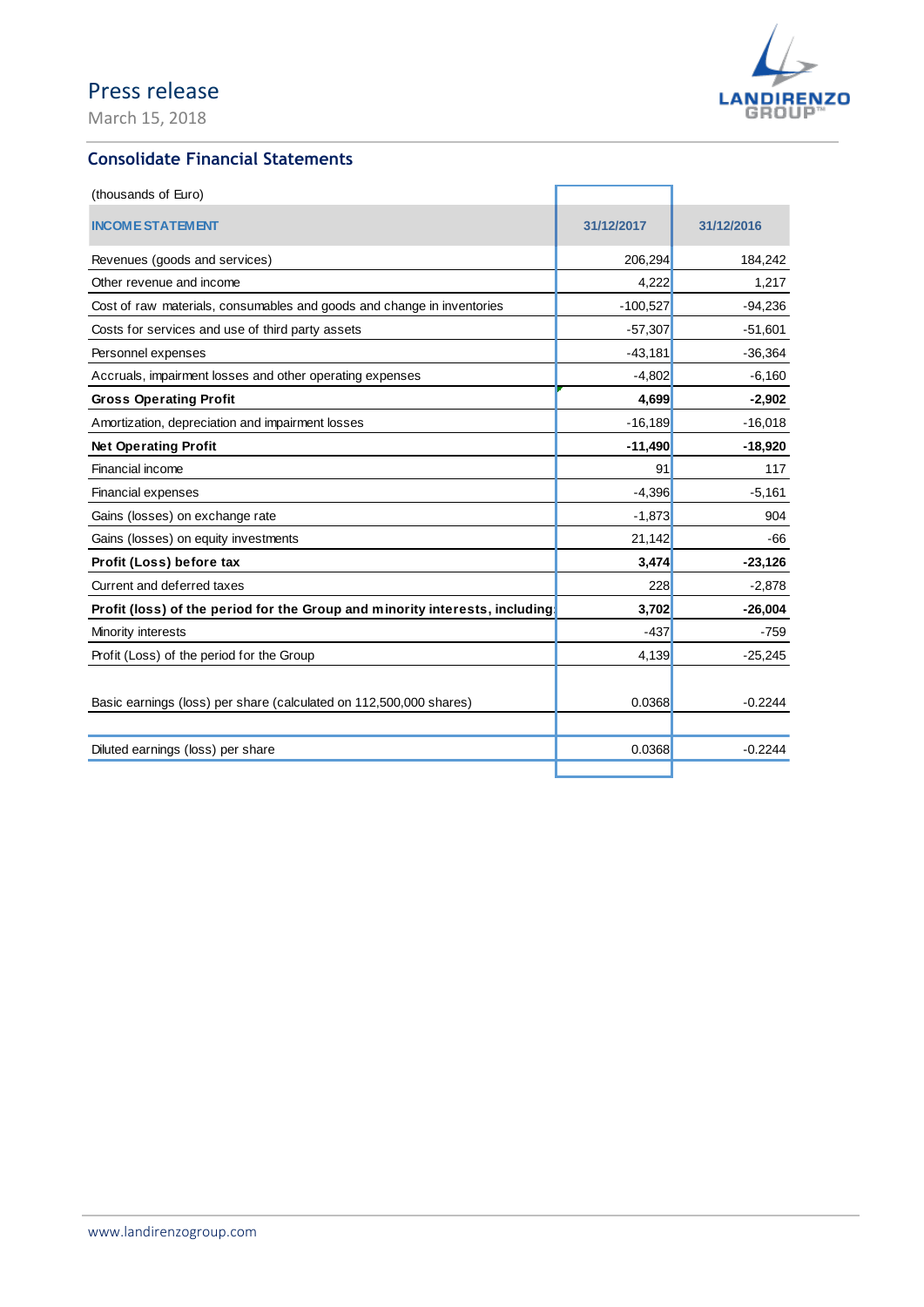March 15, 2018



ä

| (thousands of Euro)                                     |            |            |
|---------------------------------------------------------|------------|------------|
| <b>ASSETS</b>                                           | 31/12/2017 | 31/12/2016 |
| Non-current assets                                      |            |            |
| Property, plant and equipment                           | 14,583     | 30,500     |
| Development expenditure                                 | 5,401      | 8,420      |
| Goodw ill                                               | 30,094     | 30,094     |
| Other intangible assets w ith finite useful lives       | 15,769     | 20,359     |
| Equity investments consolidated using the equity method | 24,301     | 43         |
| Other non-current financial assets                      | 428        | 664        |
| Other non-current assets                                | 4,560      | $\Omega$   |
| Deferred tax assets                                     | 8,016      | 6,887      |
| <b>Total non-current assets</b>                         | 103,152    | 96,967     |
|                                                         |            |            |
| <b>Current assets</b>                                   |            |            |
| Trade receivables                                       | 29,118     | 37,551     |
| <b>Inventories</b>                                      | 36,562     | 49,872     |
| Contract w orks in progress                             | 0          | 1,281      |
| Other receivables and current assets                    | 7,529      | 10,082     |
| Cash and cash equivalents                               | 17,779     | 16,484     |
| <b>Total current assets</b>                             | 90,988     | 115,270    |
| <b>TOTAL ASSETS</b>                                     | 194,140    | 212,237    |
|                                                         |            |            |

| (thousands of Euro)                                         |            |            |
|-------------------------------------------------------------|------------|------------|
| <b>EQUITY AND LIABILITIES</b>                               | 31/12/2017 | 31/12/2016 |
| Group shareholders' equity                                  |            |            |
| Share capital                                               | 11,250     | 11,250     |
| Other reserves                                              | 41,983     | 59,400     |
| Profit (loss) of the period                                 | 4,139      | $-25,245$  |
| Total equity attributable to the shareholders of the parent | 57,372     | 45,405     |
| Minority interests                                          | $-669$     | $-323$     |
| <b>TOTAL EQUITY</b>                                         | 56,703     | 45,082     |
|                                                             |            |            |
| <b>Non-current liabilities</b>                              |            |            |
| Non-current bank loans                                      | 26,906     | 18,687     |
| Other non-current financial liabilities                     | 29,308     | 22,812     |
| Provisions for risks and charges                            | 11,891     | 8,973      |
| Defined benefit plans                                       | 2,446      | 3,124      |
| Deferred tax liabilities                                    | 423        | 514        |
| <b>Total non-current liabilities</b>                        | 70,974     | 54,110     |
| <b>Current liabilities</b>                                  |            |            |
| Bank overdrafts and short-term loans                        | 7,741      | 40,662     |
| Other current financial liabilities                         | 2,792      | 10,039     |
| Trade payables                                              | 47,829     | 53,090     |
| <b>Tax liabilities</b>                                      | 3,003      | 2,604      |
| Other current liabilities                                   | 5,098      | 6,650      |
| <b>Total current liabilities</b>                            | 66,463     | 113,045    |
| <b>TOTAL EQUITY AND LIABILITIES</b>                         | 194,140    | 212,237    |
|                                                             |            |            |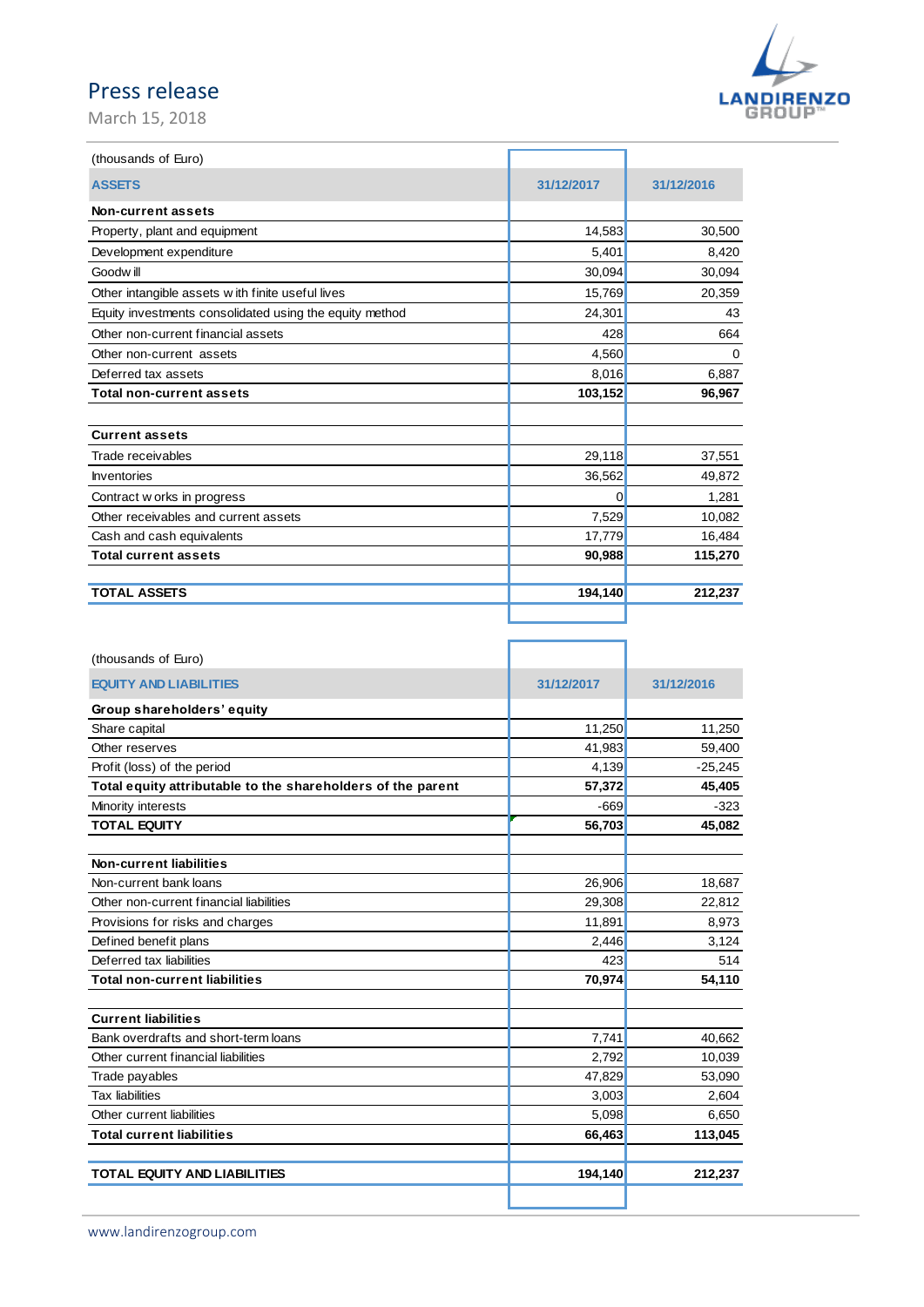March 15, 2018



| (thousands of Euro)                                       |                |            |
|-----------------------------------------------------------|----------------|------------|
| <b>STATEMENT OF CASH FLOWS</b>                            | 31/12/2017     | 31/12/2016 |
| Cash flow from operating activities                       |                |            |
|                                                           |                |            |
| Profit (Loss) of the period                               | 3,702          | $-26,004$  |
| Adjustments for:                                          |                |            |
| Impairment loss on tangible assets                        | 1,984          |            |
| Depreciation                                              | 7,115          | 8,522      |
| Amortization of intangible assets                         | 7,090          | 7,191      |
| Imperment losses on intangible assets                     | $-2,953$       | 305        |
| impairment loss on trade receivables                      | 632            | 1,985      |
| Net finance costs including forex exchange                | 6,178          | 4,140      |
| Net gains/losses on trade receivables                     | $-21,142$      | 0          |
| Income tax for the year                                   | -228           | 2,878      |
|                                                           | 2,378          | -983       |
| Changes in:                                               |                |            |
| inventories                                               | 4,310          | 9,279      |
| trade and other receivables                               | $-1,694$       | 1,717      |
| trade and other paybles                                   | 5,641          | $-10,900$  |
| provisions and employee benefits                          | 3,036          | 598        |
| Cash generated from operating activities                  | 13,671         | -289       |
|                                                           |                |            |
| Interest paid                                             | $-4,195$       | -4,754     |
| Interest received                                         | 55             | 56         |
| income taxes paid                                         | -577           | $-1,117$   |
| Net cash flow from (for) operating activities             | 8,954          | $-6,104$   |
|                                                           |                |            |
| Cash flow from investing activities                       |                |            |
| Proceeds from sale of property, plant and equipment       | 4,724          | 166        |
| Disposal of activities and changes in consolidation scope | 3,948          | 0          |
| Affiliates consolidated using the equity method           | $-204$         |            |
|                                                           |                | 66         |
| Acquisition of property, plant and equipment              | $-2,479$       | $-4,412$   |
| Acquisition of intangible assets                          | -370           | $-418$     |
| Development expenditure                                   | $-2,300$       | $-4,546$   |
| Net cash used in investing activities                     | 3,319          | $-9,144$   |
|                                                           |                |            |
| Cash flow from financing activities                       |                |            |
| Payment for a future capital increase                     | 8,867          | 0          |
| Bond repayments                                           | $\overline{0}$ | $-2,040$   |
| Disbursements (reimbursement) of medium/long-term loans   |                |            |
|                                                           | $-755$         | $-17,320$  |
| Change in short-term bank debts                           | $-18,390$      | 13,837     |
| Net cash from (used in) financing activities              | $-10,278$      | $-5,523$   |
|                                                           |                |            |
| Net increase (decrease) in cash and cash equivalents      | 1,995          | $-20,771$  |
|                                                           |                |            |
| Cash and cash equivalents as at 1 January                 | 16,484         | 38,264     |
| Effect of exchange rate fluctuations on cash held         | $-700$         | $-1,009$   |
| Cash and cash equivalents at the end of the period        | 17,779         | 16,484     |
|                                                           |                |            |
|                                                           |                |            |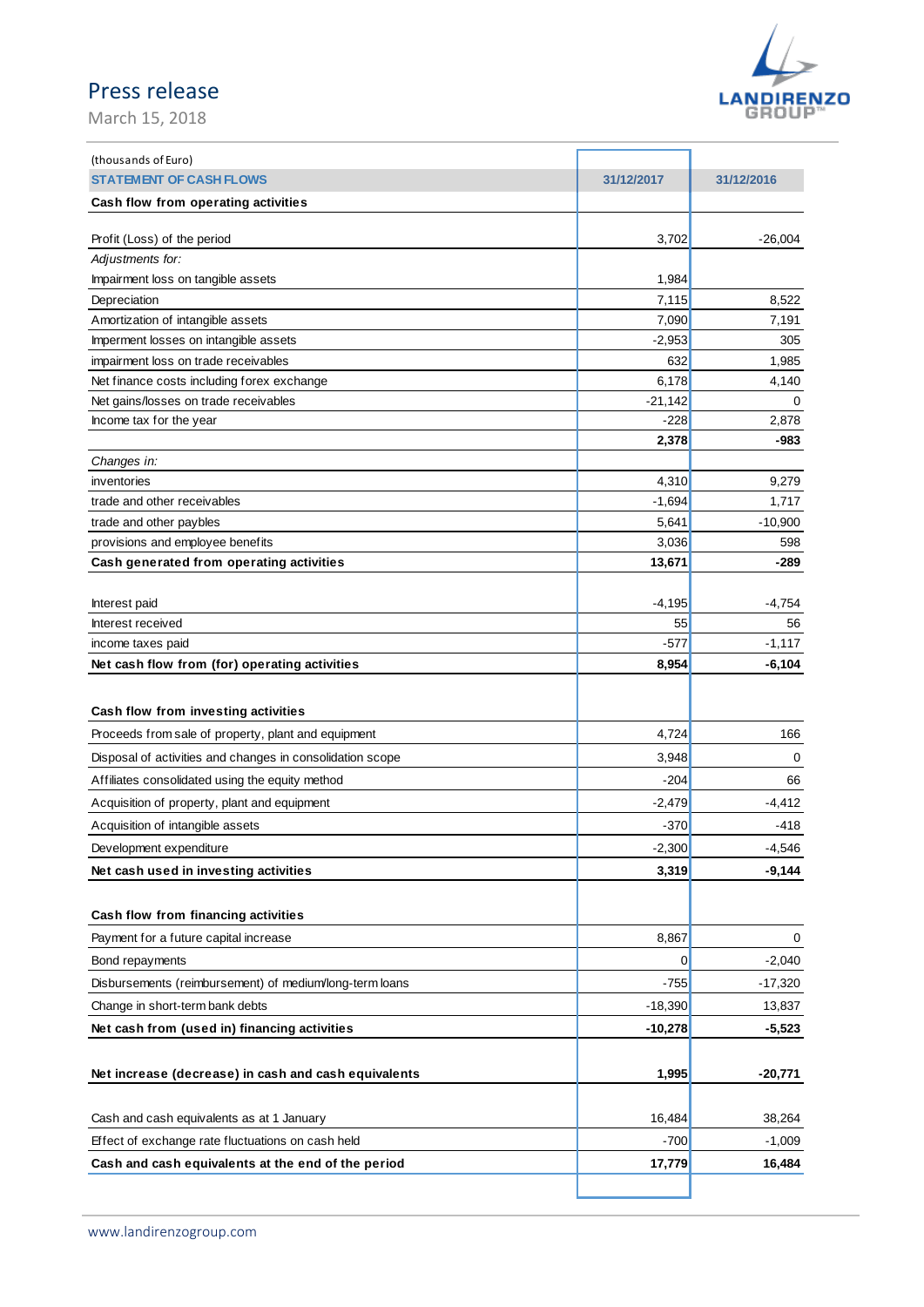March 15, 2018



### **Landi Renzo S.p.A. – Parent Company Financial Statements**

| (Euros)                                                                |               |               |
|------------------------------------------------------------------------|---------------|---------------|
| <b>INCOME STATEMENT</b>                                                | 31/12/2017    | 31/12/2016    |
| Revenues (goods and services)                                          | 111,073,954   | 72,818,797    |
| Other revenue and income                                               | 915,334       | 640,308       |
| Cost of raw materials, consumables and goods and change in inventories | $-53,624,202$ | $-39,620,622$ |
| Costs for services and use of third party assets                       | $-35,903,190$ | $-22,956,348$ |
| Personnel expenses                                                     | $-24,632,353$ | $-16,453,241$ |
| Accruals, impairment losses and other operating expenses               | $-2,577,608$  | $-3,571,541$  |
| <b>Gross Operating Profit</b>                                          | $-4,748,065$  | $-9,142,647$  |
| Amortization, depreciation and impairment losses                       | $-11,270,976$ | $-8,705,745$  |
| <b>Net Operating Profit</b>                                            | $-16,019,041$ | -17,848,392   |
| Financial income                                                       | 201,481       | 30,897        |
| Income from investments                                                | 21,232,561    | 1,112,693     |
| Financial expenses                                                     | $-3,641,463$  | $-4,041,953$  |
| Expenses from investments                                              | $-58,000$     | $-9,161,915$  |
| Exchange rate gains (losses)                                           | $-1,298,666$  | 379,366       |
| Profit (Loss) before tax                                               | 416,872       | $-29,529,304$ |
|                                                                        |               |               |
| Taxes                                                                  | 1,522,114     | 543,443       |
| Profit (loss) for the year                                             | 1,938,986     | $-28,985,861$ |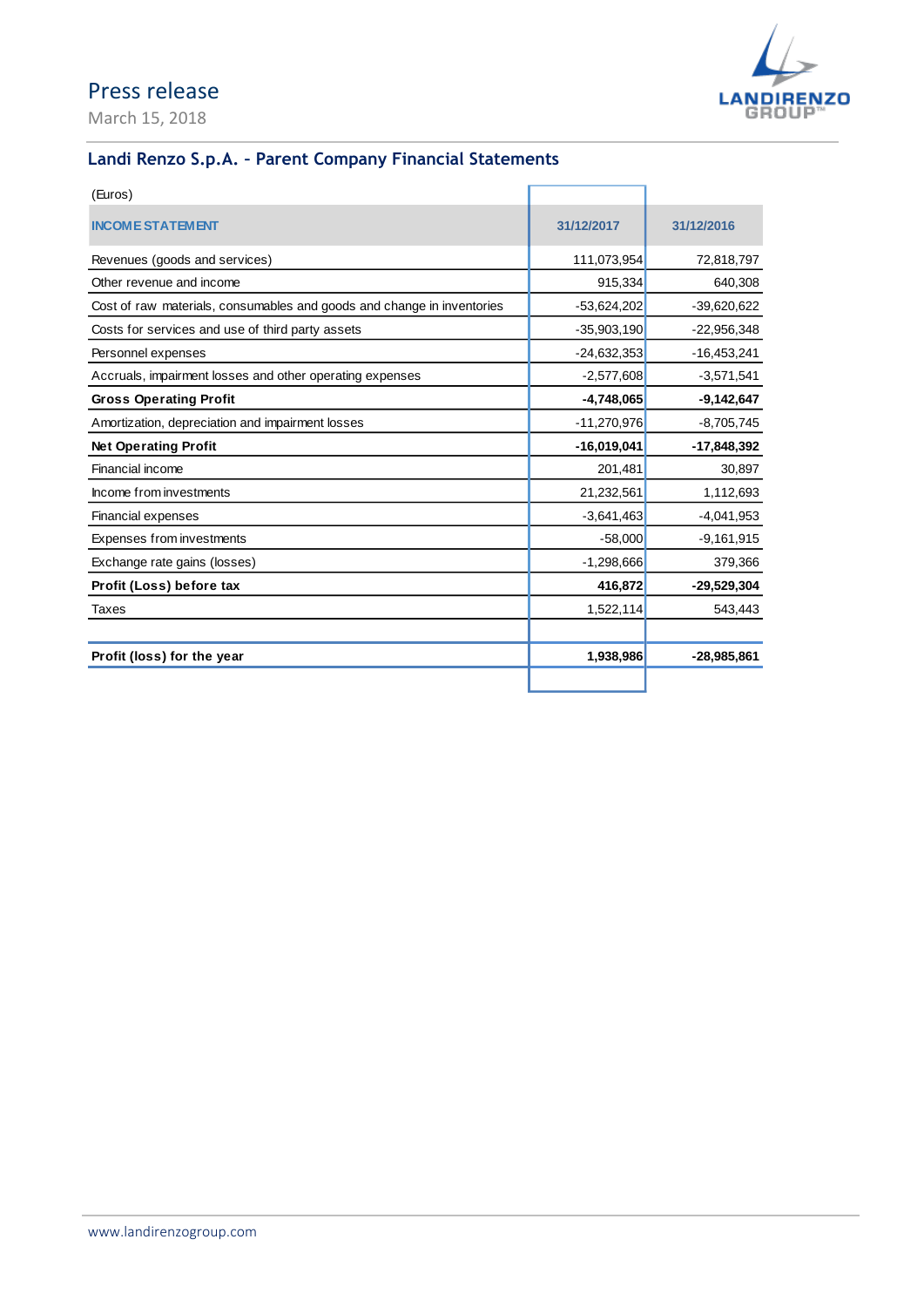March 15, 2018



| (Euros)                                                       |             |             |
|---------------------------------------------------------------|-------------|-------------|
| <b>ASSETS</b>                                                 | 31/12/2017  | 31/12/2016  |
| Non-current assets                                            |             |             |
| Property, plant and equipment                                 | 9.964.851   | 18.992.782  |
| Development expenditure                                       | 4.953.932   | 5.822.036   |
| Goodw ill                                                     | 2.372.845   | 0           |
| Other intangible assets with finite useful lives              | 6.483.969   | 657.850     |
| Investments in subsidiaries                                   | 56.013.238  | 102.383.265 |
| Equity investments in associated companies and joint ventures | 24.473.316  | 214.958     |
| Other non-current financial assets                            | 395.874     | 340.274     |
| Other non-currant assets                                      | 4.561.430   | 1.066       |
| Deferred tax assets                                           | 7.751.453   | 8.102.793   |
| <b>Total non-current assets</b>                               | 116.970.908 | 136.515.024 |
|                                                               |             |             |
| <b>Current assets</b>                                         |             |             |
| Trade receivables                                             | 12.799.945  | 10.360.249  |
| Receivables form susbsidiaries                                | 13.434.065  | 7.274.896   |
| <b>Inventories</b>                                            | 20.271.041  | 14.412.905  |
| Other receivables and current assets                          | 5.179.972   | 2.091.214   |
| Cash and cash equivalents                                     | 7.225.430   | 4.185.332   |
| <b>Total current assets</b>                                   | 58.910.453  | 38.324.596  |
| <b>TOTAL ASSETS</b>                                           | 175.881.361 | 174.839.620 |
|                                                               |             |             |

| (Euros)                                 |             |               |
|-----------------------------------------|-------------|---------------|
| <b>EQUITY AND LIABILITIES</b>           | 31/12/2017  | 31/12/2016    |
| <b>Equity</b>                           |             |               |
| Share capital                           | 11.250.000  | 11.250.000    |
| Other reserves                          | 38.032.481  | 61.857.026    |
| Profit (loss) of the period             | 1.938.986   | $-28.985.861$ |
| <b>TOTAL EQUITY</b>                     | 51.221.467  | 44.121.165    |
| Non-current liabilities                 |             |               |
| <b>Bank loans</b>                       | 23.338.908  | 13.653.090    |
| Other non-current financial liabilities | 32.257.572  | 25.861.927    |
| Provisions for risks and charges        | 9.012.497   | 6.313.602     |
| Defined benefit plans                   | 1.999.508   | 1.471.069     |
| <b>Total non-current liabilities</b>    | 66.608.485  | 47.299.688    |
|                                         |             |               |
| <b>Current liabilities</b>              |             |               |
| Bank overdrafts and short-term loans    | 6.129.157   | 26.572.038    |
| Other current financial liabilities     | 2.792.482   | 10.033.054    |
| Trade payables                          | 35.924.139  | 23.631.251    |
| Payables to subsidiaries                | 8.391.553   | 19.951.986    |
| <b>Tax liabilities</b>                  | 1.153.057   | 829.577       |
| Other current liabilities               | 3.661.021   | 2.400.861     |
| <b>Total current liabilities</b>        | 58.051.409  | 83.418.767    |
| <b>TOTAL EQUITY AND LIABILITIES</b>     | 175.881.361 | 174.839.620   |
|                                         |             |               |